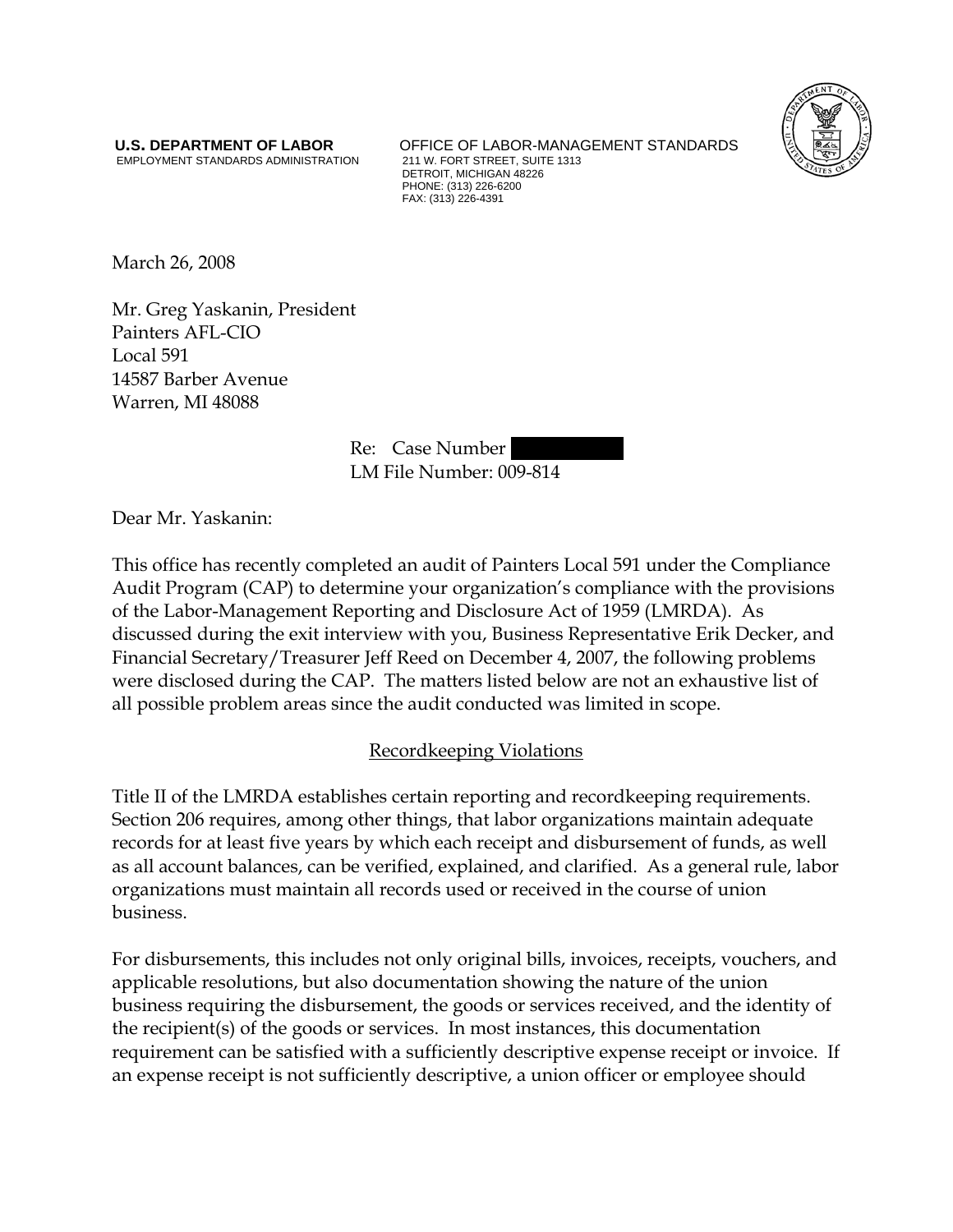Mr. Greg Yaskanin March 26, 2008 Page 2 of 9

write a note on it providing the additional information. For money it receives, the labor organization must keep at least one record showing the date, amount, purpose, and source of that money. The labor organization must also retain bank records for all accounts.

The audit of Local 591's 2006 records revealed the following recordkeeping violations:

1. Lost Wages

Local 591 did not retain adequate documentation for lost wage reimbursement payments to union officers totaling at least \$654.80. The union must maintain records in support of lost wage claims that identify each date lost wages were incurred, the number of hours lost on each date, the applicable rate of pay, and a description of the union business conducted. The OLMS audit found that Local 591 failed to maintain any records relating to the lost time payments. During the exit interview, I provided a sample of an expense voucher that identifies the type of information and documentation that the local must maintain for lost wages and other officer expenses.

The audit also disclosed that the union does not have a clear policy that identifies the specific circumstances under which lost time may be authorized to be incurred. The lack of a detailed lost time policy and the union's failure to keep any records to support the lost time payments prevented OLMS from verifying that the payments included in Item 24 (All Officer and Disbursements to Officers) of Local 591's Labor Organization Annual Report (Form LM-3) were the authorized amounts and, therefore, were correctly reported. The union must keep a record, such as meeting minutes, to show the current lost time policy authorized by the entity or individual in the union with the authority to establish a lost time policy.

## 2. Meeting Attendance Payments

Local 591's bylaws provide for payments to Local 591 executive board members, trustees, and delegates for attending meetings. However, the local's bylaws are unclear as to which officers are entitled to payments for which meetings. Furthermore, the bylaws are also vague as to whether the meeting payments represent compensation for actual time spent at the meetings or for expenses incurred while attending the meetings.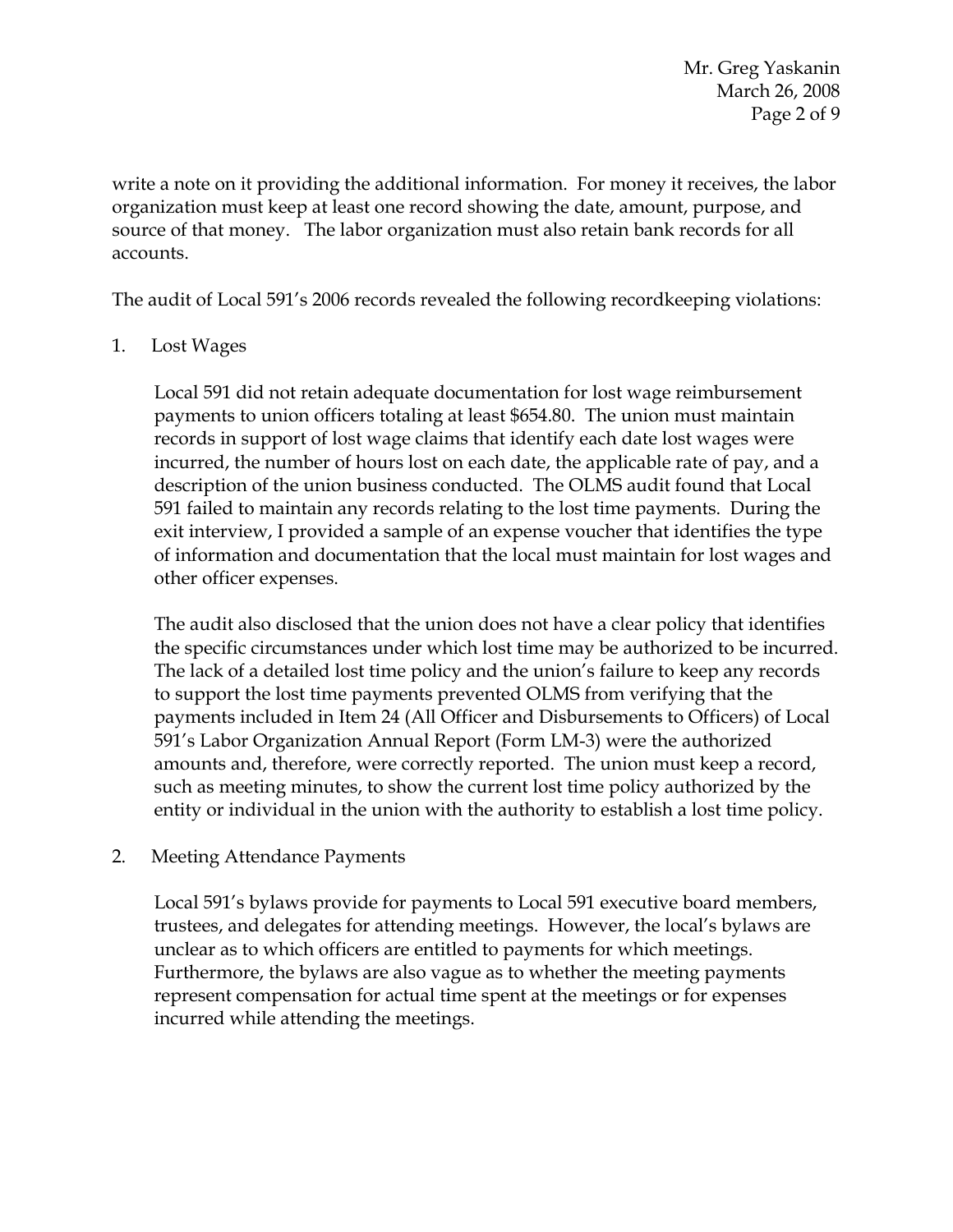In addition, Local 591 failed to keep records identifying which officer was being compensated for which meeting and at which rate of pay. Consequently, the accuracy of the amounts reported in Item 24 (All Officers and Disbursements to Officers) of Local 591's LM-3 report cannot be verified. Therefore, Local 591 must maintain a clear written policy regarding meeting attendance payments and complete and contemporaneous records to support all meeting attendance payments.

3. Reimbursed Officer Expenses

Local 591 did not retain adequate documentation for reimbursed stamp purchases and reimbursed cell phone expenses incurred by Mr. Decker totaling at least \$278. As previously noted above, labor organizations must retain original receipts, bills, and vouchers for all disbursements. The president and treasurer (or corresponding principal officers) of your union, who are required to sign your union's LM report, are responsible for properly maintaining union records.

Furthermore, if the payments to Mr. Decker for the business use of his personal cell phone represent a nonaccountable expense allowance, then Local 591 must keep at least one record -- perhaps by inclusion in the union's bylaws or in the form of membership or executive board authorizations recorded in meeting minutes -- that clearly explains the union's authorized cell phone reimbursement policy. If, on the other hand, the payments to Mr. Decker reimbursed him for actual cell phone usage relating to the business of Local 591, then original cell phone bills with the reimbursed calls circled or otherwise designated must be maintained by Local 591.

4. Failure to Record Receipts

Local 591 did not record in its receipts records some payments received totaling approximately \$14,000 that were included on bank deposit tickets. For example, dues payments made by 13 individuals that the union failed to record in its books. Union receipts records must include an adequate identification of all money the union receives. The records should show the date and amount received, and the source of the money.

5. Fixed Assets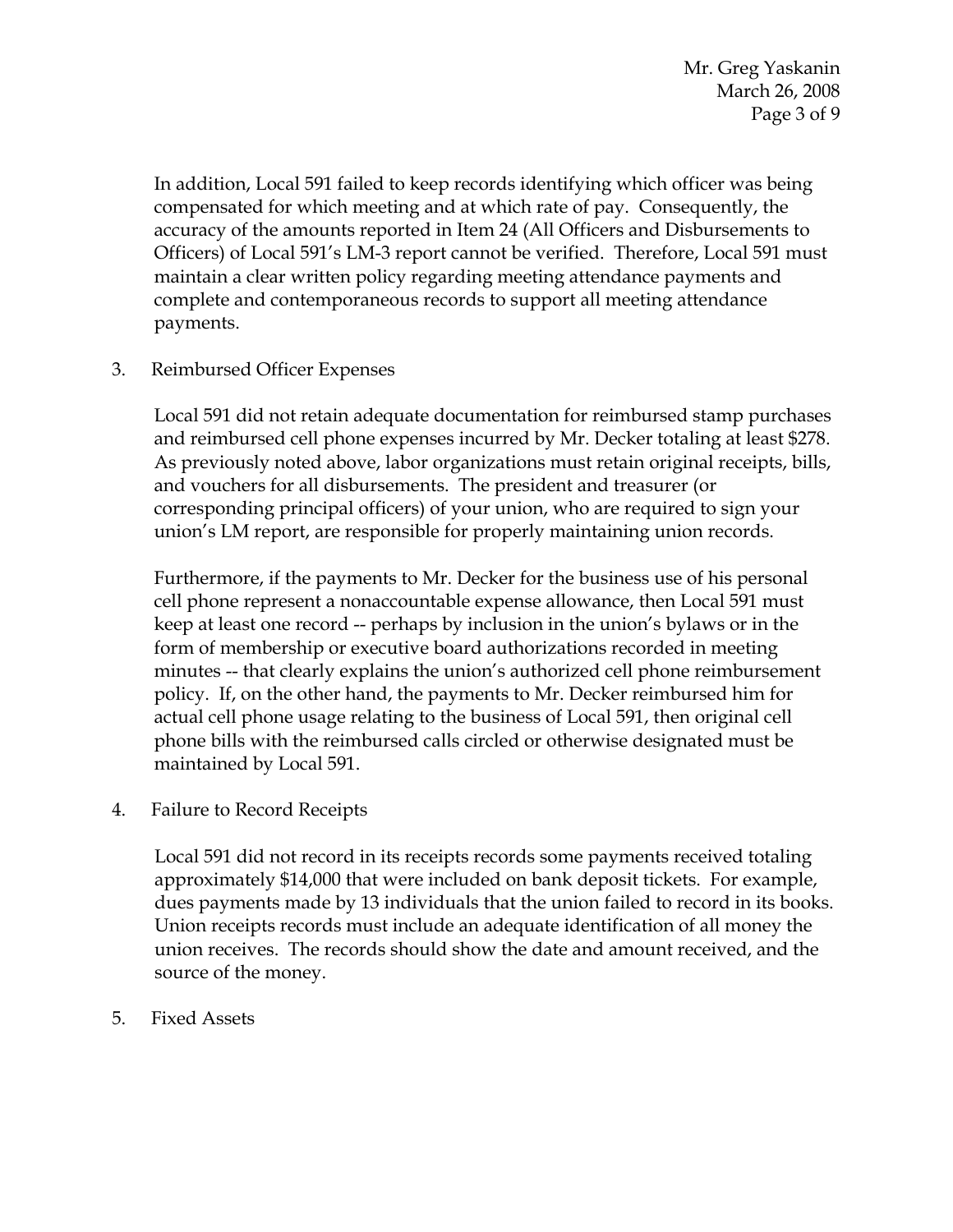Mr. Greg Yaskanin March 26, 2008 Page 4 of 9

The LM-3 instructions for Item 29 (Fixed Assets) define the book value of fixed assets as "cost less depreciation." Local 591 reported \$0 in Item 29 of the LM-3 covering the audit period, thereby representing that it has fully depreciated all of its fixed assets, including two computers and various office furniture. The union, however, failed to maintain any records needed to verify the amount reported. To correct this violation, Local 591 must maintain records that document the cost basis of its fixed assets (e.g., purchase receipts, bills, invoices, etc.), as well as depreciation schedules or other similar records.

## 6. Receipts Not Accurately Recorded

Entries in Local 591's cash receipts journal reflect the date the union recorded money, but not the date money was received. Union receipts records must show the date of receipt. The date of receipt is required to verify, explain, or clarify amounts required to be reported in Statement B (Receipts and Disbursements) of the LM-3. The LM-3 instructions for Statement B state that the labor organization must record receipts when it actually receives money and disbursements when it actually pays out money.

The audit also disclosed several inconsistencies between the local's duplicate receipts and the cash receipts journal. Mr. Decker stated that some members have difficulty paying initiation fees in one lump sum. Those members make multiple smaller payments that total the initiation fee. However, limitations in the bookkeeping software prescribed by your parent body prevent the union from recording the multiple smaller payments in the cash receipts journal. Instead, the payments are recorded in the journal as a single transaction occurring on the arbitrary date when the full payment is entered. In order to accurately report receipts in Statement B, the union must maintain at least one record documenting the date, source, and amount of receipts. Failure to record the date money was received could result in the union reporting some receipts for a different year than when it actually received the monies.

## 7. Information Not Recorded in Meeting Minutes

During the audit, Mr. Decker advised OLMS that the membership authorizes all disbursements at membership meetings by approving the Financial Secretary/Treasurer's financial reports. However, the minutes of the meetings do not always document the approval of the financial report. Minutes of all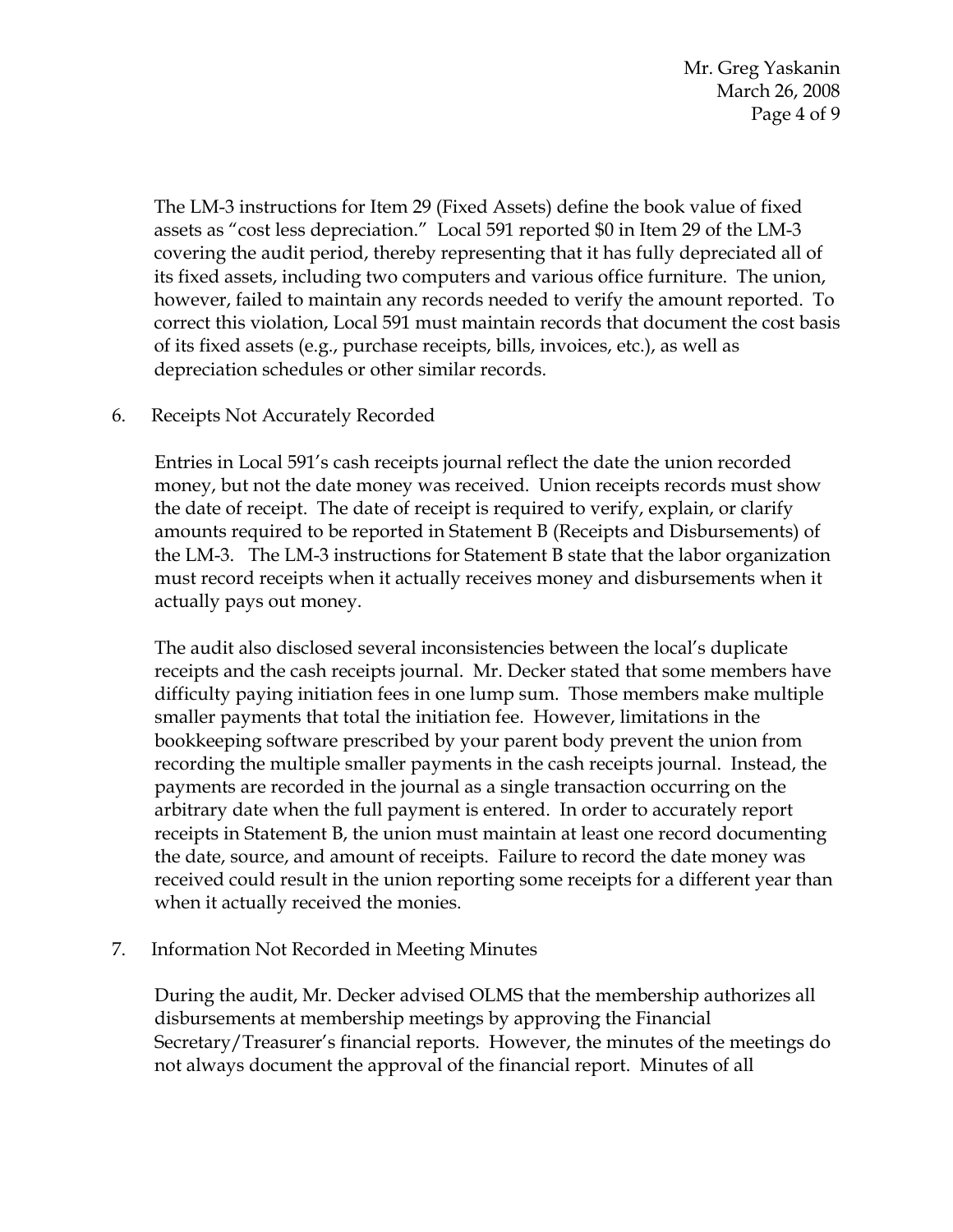membership or executive board meetings must report any disbursement authorizations made at those meetings.

8. Cancelled Checks

At the time of the audit, Local 591 did not have in its possession original cancelled checks totaling over \$1,500. As we discussed during the exit interview, your union is permitted to use a truncated checking account (an account in which original checks are not returned to the account holder), only if the financial institution retains the original checks or complete, clear, and legible images of the front and back sides of original checks for the required five years, and provides the checks (originals or copies) to the union without substantial delay. I recommend that you discuss with the bank the requirement that the records be maintained for five years, and ensure that the bank meets this requirement. If the bank does not maintain original or imaged canceled checks for five years, you must make arrangements for the local to otherwise do so.

9. Per Capita Taxes

Local 591 did not maintain all per capita tax statements. The union must maintain all statements in order to verify the amount reported in Item 39 (Per Capita Tax) of the LM-3.

Based on your assurance that Local 591 will retain adequate documentation in the future, OLMS will take no further enforcement action at this time regarding the above violations.

# Reporting Violations

The audit disclosed a violation of LMRDA Section 201(a), which requires that a union submit a copy of its revised constitution and bylaws with its LM report when it makes changes to its constitution or bylaws. Local 591 amended its constitution and bylaws in 2003, but did not file a copy with its LM report for that year. Local 591 has now filed a copy of its constitution and bylaws.

The audit disclosed a violation of LMRDA Section 201(b), which requires labor organizations to file annual financial reports accurately disclosing their financial condition and operations. The Labor Organization Annual Report (Form LM-3) filed by Local 591 for fiscal year ending December 31, 2006, was deficient in the following areas: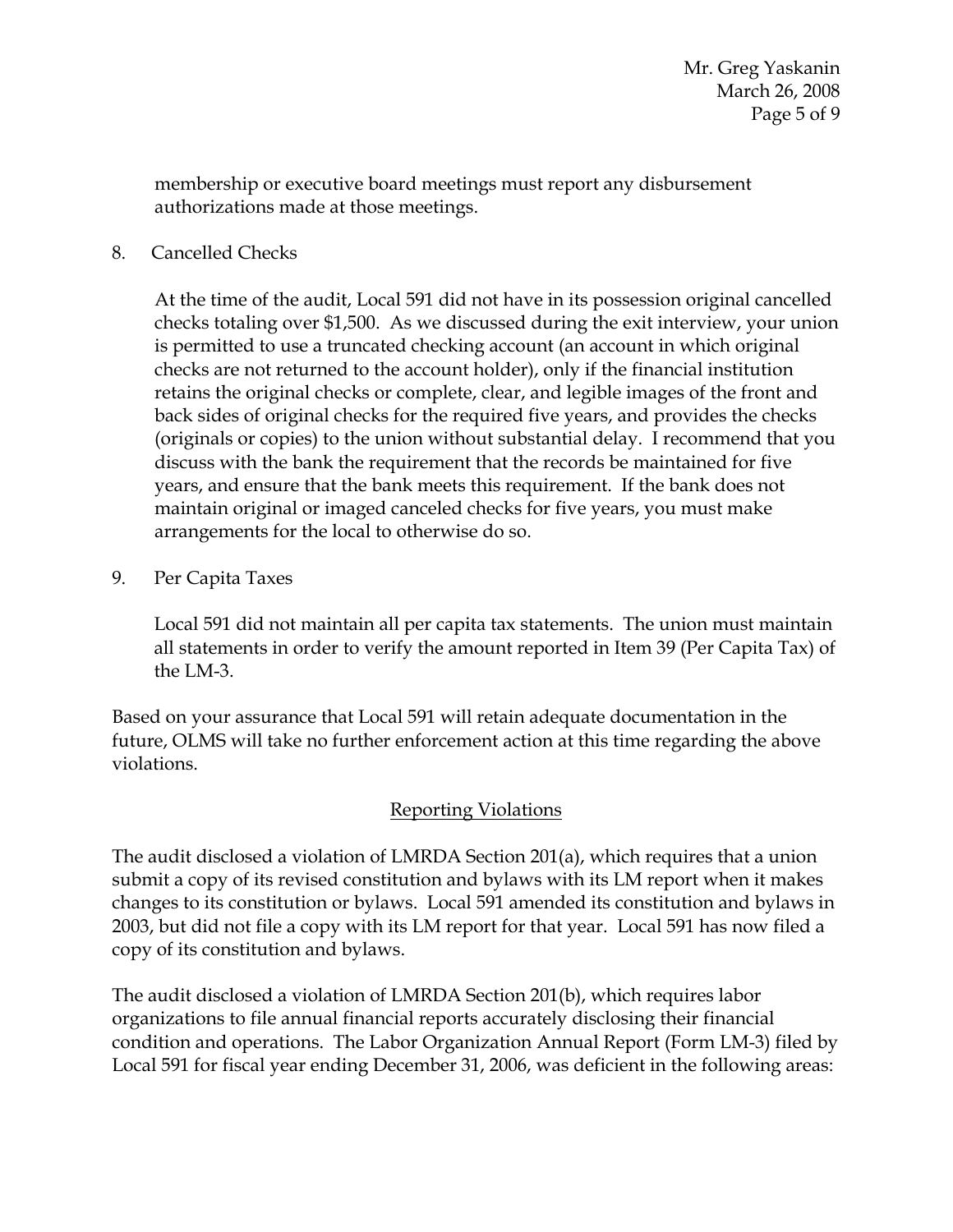Mr. Greg Yaskanin March 26, 2008 Page 6 of 9

#### 1. Disbursements to Officers

Local 591 did not report the names of some officers and the total amounts of payments to them or on their behalf in Item 24 (All Officers and Disbursements to Officers). The union must report in Item 24 all persons who held office during the year, regardless of whether they received any payments from the union. The union must also report most direct disbursements to officers and some indirect disbursements made on behalf of its officers in Item 24. A "direct disbursement" to an officer is a payment made to an officer in the form of cash, property, goods, services, or other things of value. See the instructions for Item 24 for a discussion of certain direct disbursements to officers that do not have to be reported in Item 24. An "indirect disbursement" to an officer is a payment to another party (including a credit card company) for cash, property, goods, services, or other things of value received by or on behalf of an officer. However, indirect disbursements for temporary lodging (such as a union check issued to a hotel) or for transportation by a public carrier (such as an airline) for an officer traveling on union business should be reported in Item 48 (Office and Administrative Expense).

In addition, Local 591 failed to correctly report payments made on behalf of Mr. Decker in Item 24. Local 591 has an arrangement with Painters District Council 22 in which the former reimburses the latter for wages paid to Mr. Decker. These payments are considered "indirect disbursements" (as described above) to officers for reporting purposes and must be included in the amount reported in Column D (Gross Salary) of Item 24.

## 2. Cash Receipts

It appears that the figure reported in Item 44 (Total Receipts) is not the correct amount. A review of paper copies of the July, September, and October 2006 electronic cash receipts journal shows that September inaccurately reflects \$7,454 in receipts that also appear in July and October. In addition, during the opening interview, Mr. Reed disclosed that the union records officer's dues payments as receipts even though neither the officers nor the union actually pays the officers' dues. Also, the union's cash receipts journal reflects the day the union recorded the money, not the date the money was received. The aforementioned factors resulted in the local providing its certified public accountant with inaccurate information for completing Item 44 and Item 25 (Cash) on Local 591's LM-3 report.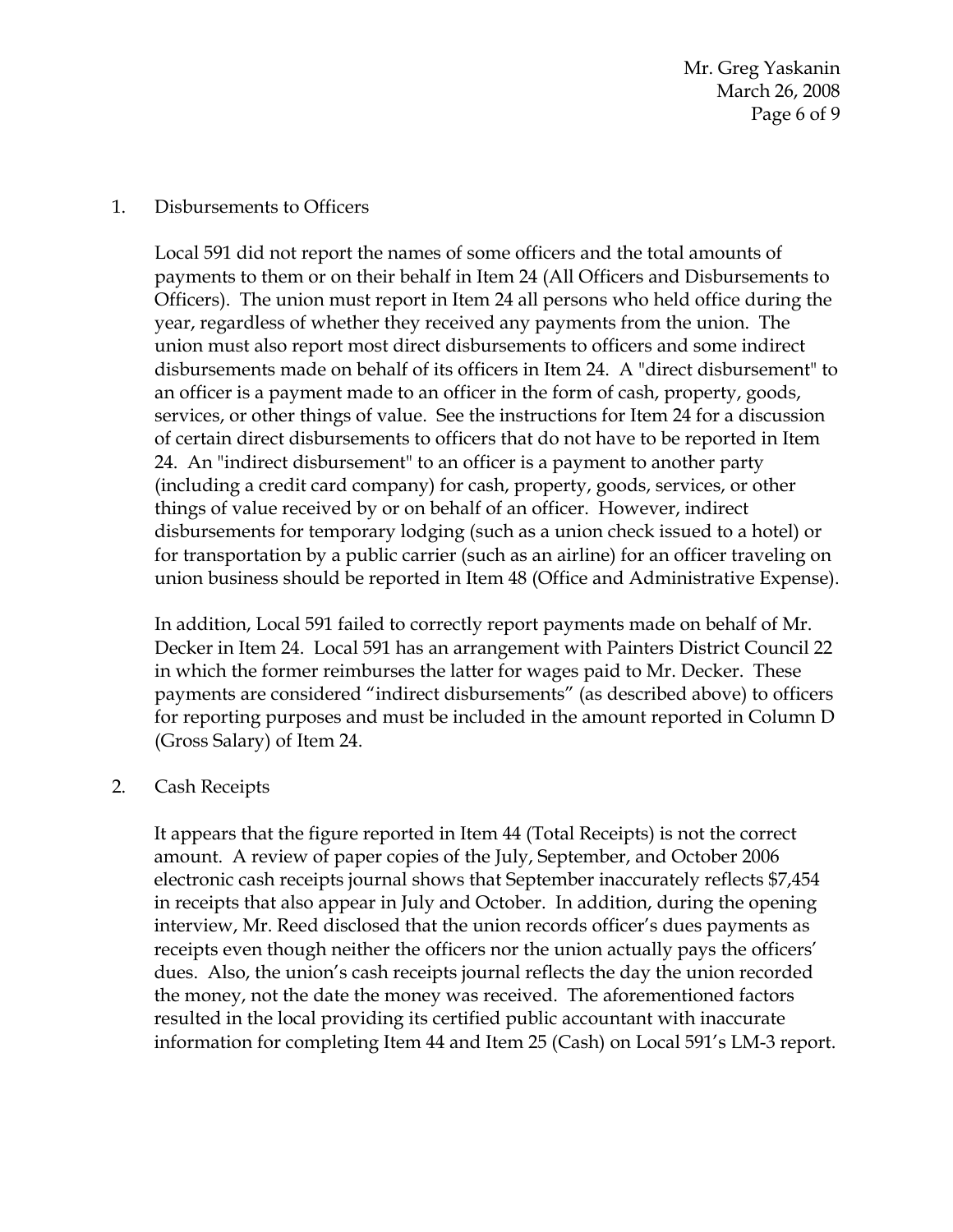Mr. Greg Yaskanin March 26, 2008 Page 7 of 9

## 3. Fidelity Bond

Local 591 inaccurately reported the maximum amount recoverable under a fidelity bond for a loss caused by any officer, employee, or agent of your organization who handles your organization's funds in Item 20 (Fidelity Bond). Your organization reported the maximum amount recoverable as \$0; however, the audit revealed the amount recoverable to be \$30,000.

I am not requiring that Local 591 file an amended LM report for 2006 to correct the deficient items, but Local 591 has agreed to properly report the deficient items on all future reports it files with OLMS.

## Other Issues

The audit disclosed the following other issues:

1. Signing Blank Checks

During the audit, you advised that Greg Yaskanin signs blank checks. Your union's bylaws require that the president and treasurer sign all checks. The two signature requirement is an effective internal control of union funds. Its purpose is to attest to the authenticity of a completed document already signed. However, signing a blank check in advance does not attest to the authenticity of a completed check, and negates the purpose of the two signature requirement. OLMS recommends that Local 591 review these procedures to improve internal control of union funds.

2. Dues Paid Directly by Members

To prevent, or at least inhibit, the misuse or embezzlement of their funds, most organizations including corporations, banks, etc., install internal controls over the handling of their finances. Adequate internal financial controls are essential in order for a union to fulfill its obligations under Titles II and V of the LMRDA. One such control that OLMS recommends Local 591 adopt is a requirement that members pay their dues by personal check or money order, rather than in cash. In addition, Local 591 should consistently utilize its duplicate receipts system to record the collection of dues. In cases where more than one duplicate receipt book is in use, it should maintain a log to identify each book, the series of receipt numbers in each book, and to whom each book is assigned. Furthermore, Local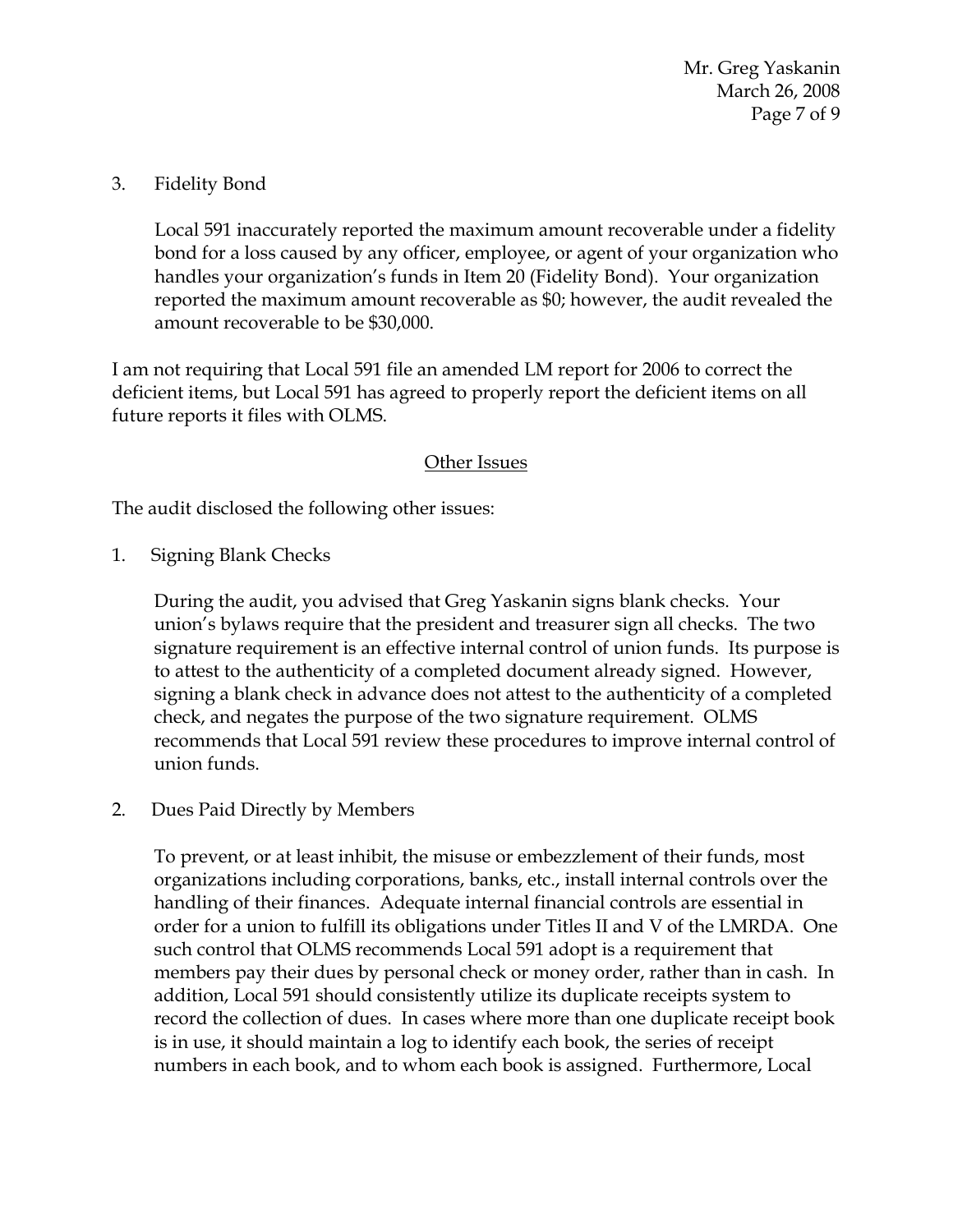Mr. Greg Yaskanin March 26, 2008 Page 8 of 9

591 officers should consider performing a cash count when money is turned over to another officer and sign a receipt that documents the parties involved and the date and amount of funds handed over.

3. Vouchers

Another financial safeguard that Local 591 should consider is to require the preparation of a payment voucher prior to issuing a union check. Payment vouchers normally contain an explanation of the disbursement being made. Invoices, bills, receipts, etc., that are being paid are normally attached to the payment voucher. Even where supporting records are not attached, the explanation included on the voucher may be useful in providing documentation concerning a particular disbursement represented by a canceled check.

4. Frequency of Deposits

During the opening interview, Local 591 advised that the business representative holds all money received by the union until he/she makes bank deposit. Bank deposits are made as necessary. OLMS recommends that Local 591 consider requiring its business representative to make regular, frequent deposits of dues and other union funds to the union's bank account. He/She should identify each deposit with a specific set or time period of receipts in the union's receipts journal to make the relationship between receipts and bank deposits perfectly clear and easily verifiable.

I want to extend my personal appreciation to Painters Local 591 for the cooperation and courtesy extended during this compliance audit. I strongly recommend that you make sure this letter and the compliance assistance materials provided are passed on to future officers. If we can provide any additional assistance, please do not hesitate to call.

Sincerely,

Ian Burg District Director

cc: Erik Decker, Business Representative Jeff Reed, Financial Secretary/Treasurer